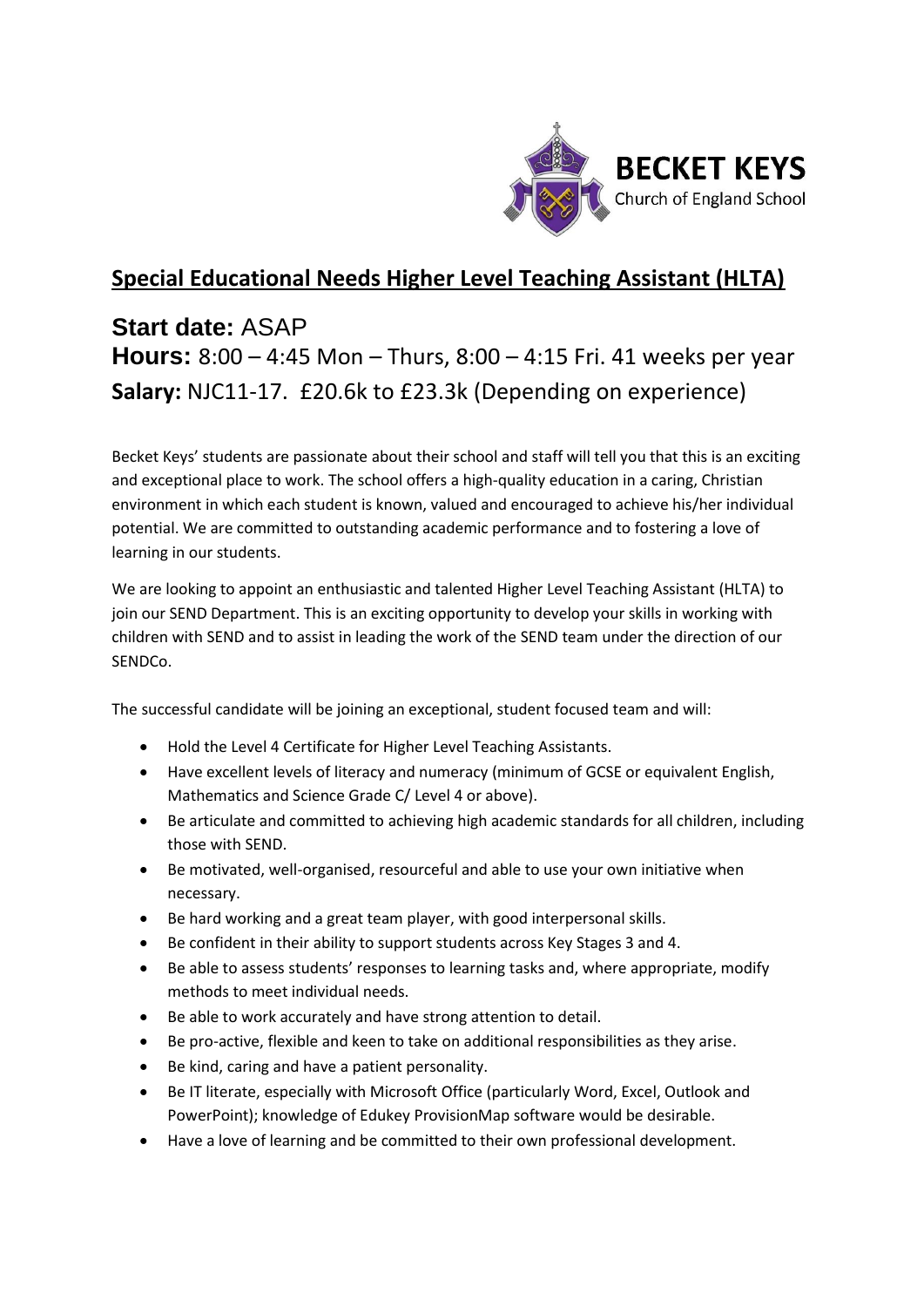- Preferably, be knowledgeable of effective strategies to include and meet the needs of students with Dyscalculia, Dyslexia, ASD, ADHD and/ or SLCN difficulties.
- Preferably, have a good understanding of the Special Educational Needs Code of Practice (2014).

### Teaching and Learning Responsibilities

- Under the direction of the SENDCo, plan and deliver enrichment lessons and evidence-based Wave 2 and 3 interventions to individual and groups of students with SEND, adjusting activities according to students' responses as appropriate.
- Monitor and evaluate student responses to learning activities (including intervention workshops) through a range of assessment and monitoring strategies against pre-determined learning objectives, recording this to provide evidence of the range and level of progress and attainment.
- Be aware of and support differences to ensure all students have equal access to opportunities to learn and develop.

### SEND Accountabilities – Under the Direction of the SENDCo

- Support and Mentor students with SEND and/ or social, emotional, mental health needs.
- Liaise with parents of students with SEND and/ or social, emotional, mental health issues to arrange parent meetings, respond to parent emails and respond to phone calls.
- Prepare paperwork relating to EHCPs, screening assessments and referrals to other agencies (e.g., Occupational Therapy, EWMHS, Educational Psychology Service).
- Write and update key documentation including Learning Plans maps and One Page Profiles.
- Be involved in planning, organising and conducting One Page Profile review meetings.
- Ensure accurate and detailed records are kept of meetings and discussions with parents and outside agencies.
- When necessary, attend EHCP Annual Reviews.
- When required, meet with parents of students with SEND and EAL at Parents' Evening.
- Work with key staff on transition at KS2 to KS3 and KS4 to KS5 to ensure that there is a smooth transition between primary and secondary schools, as well as further education, for students with SEND.
- Support the 'Assess-Plan-Do-Review' LSTs, meeting with them on a weekly basis to offer advice, monitor progress and support the process.
- Share good practice with and train Learning Support Technicians (LSTs) in relation to student support and use of ICT.
- When necessary, to provide guidance to teachers and LSTs on the choice of appropriate teaching and learning methods to meet the needs of different students.
- In the absence of the SENDCo, lead regular LST team meetings.
- In the absence of the SENDCo, manage and support LSTs as necessary to ensure they are following their support and workshop timetable.
- Carry out any other duties as directed by the SENDCo commensurate with the general level of responsibility of the post.